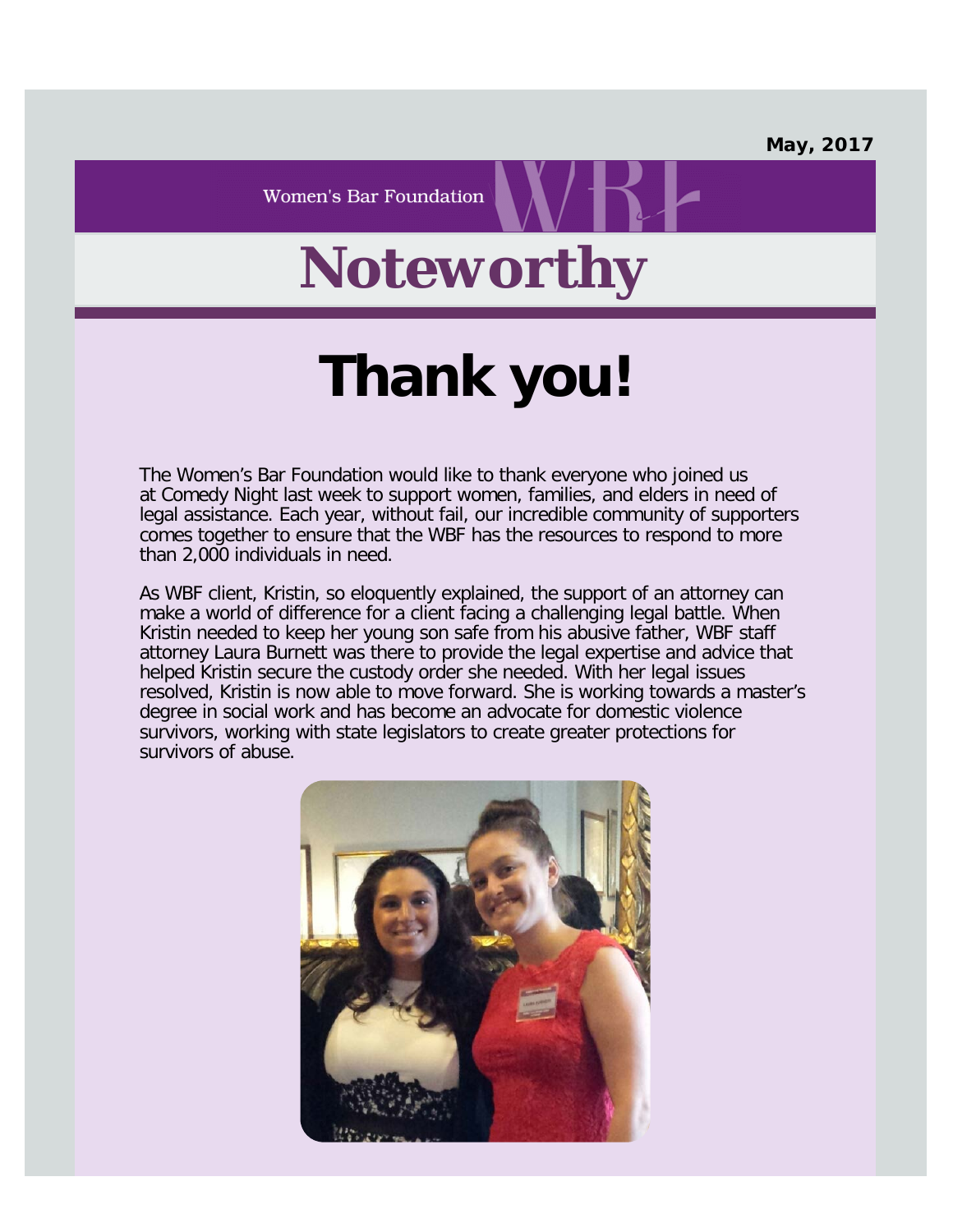Kristin, WBF Client (left) with Laura Burnett, Staff Attorney

**A special thank you to….**

**2017 Executive Producer**



**The WBF's Capacity Building Partners who support us on Comedy Night and every day throughout the year:**











### **Our Comedy Night Sponsors**

### **Producer**

Donoghue Barrett & Singal, P.C. Mintz, Levin, Cohn, Ferris, Glovsky and Popeo, P.C. Raytheon Company StoneTurn Group LLP

### **Director**

Anderson & Kreiger LLP Blue Cross Blue Shield of Massachusetts Boston Children's Hospital Bowditch & Dewey, LLP

Greenberg Traurig LLP Hirsch Roberts Weinstein LLP Kenney & Sams, P.C. Krokidas & Bluestein LLP Lahey Health Massachusetts Mutual Life Insurance **Company** Meehan, Boyle, Black & Bogdanow, P.C. Morgan, Brown & Joy, LLP Morrison Mahoney LLP Nixon Peabody LLP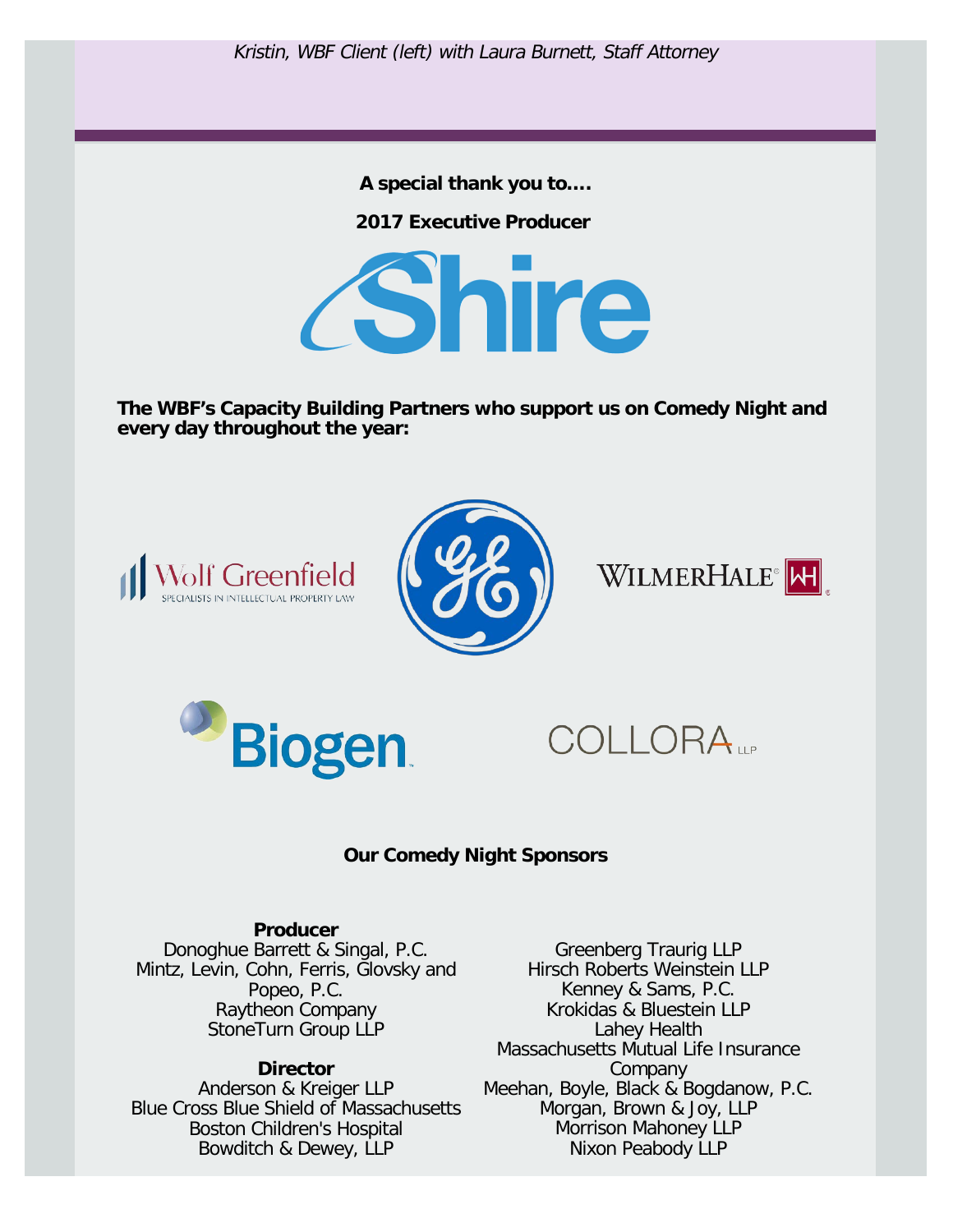Conn Kavanaugh Rosenthal Peisch & Ford, LLP Cornerstone Research Eckert Seamans Cherin & Mellott, LLC Ernst & Young Foley Hoag LLP Goulston & Storrs PC Grant Thornton LLP Liberty Mutual Insurance Company McDermott Will & Emery LLP Morgan, Lewis & Bockius LLP Nutter McClennen & Fish LLP Seyfarth Shaw LLP Sloane and Walsh, LLP

#### **Patron**

Berkshire Hathaway Specialty Insurance Boston Law Collaborative Cetrulo LLP Charles River Associates Choate Hall & Stewart LLP Constangy Constangy, Brooks, Smith, & Prophete, LLP Davis, Malm & D'Agostine, P.C. Dellaria Salons & Spas Duff & Phelps, LLC Egloff & Wood, LLP Evidox Corporation Faber Daeufer & Itrato PC Fitch Law Partners LLP Floyd Advisory LLC FTI Consulting, Inc. Goodwin Procter LLP

O'Brien & Levine Court Reporting **Services** Peabody & Arnold LLP PricewaterhouseCoopers LLP Ropes & Gray LLP Skadden, Arps, Slate, Meagher & Flom LLP and Affiliates Sugarman and Sugarman, P.C. Sunstein Kann Murphy & Timbers LLP Thomson Reuters Todd & Weld TSG Reporting Zelle LLP

#### **Supporter**

North Shore Patents, P.C. Pontikes Law, LLC Suffolk University Law School

#### **Additional Thanks to Corporate Partners:**

Massachusetts Lawyers Weekly O'Brien & Levine Court Reporting **Services** 

#### **& Comedy Night All Star Comedians:**

Tamsin Kaplan, Davis Malm & D'Agostine, PC Justin O'Brien, Collora, LLP

&

Jimmy Tingle!

*The Women's Bar Foundation is dedicated to ensuring access to justice for low-income women. We create a community committed to providing free legal assistance to low-income women and their families.*

**If you are shopping on Amazon, please consider accessing it via Amazon Smile and you'll be supporting the WBF as you shop!**